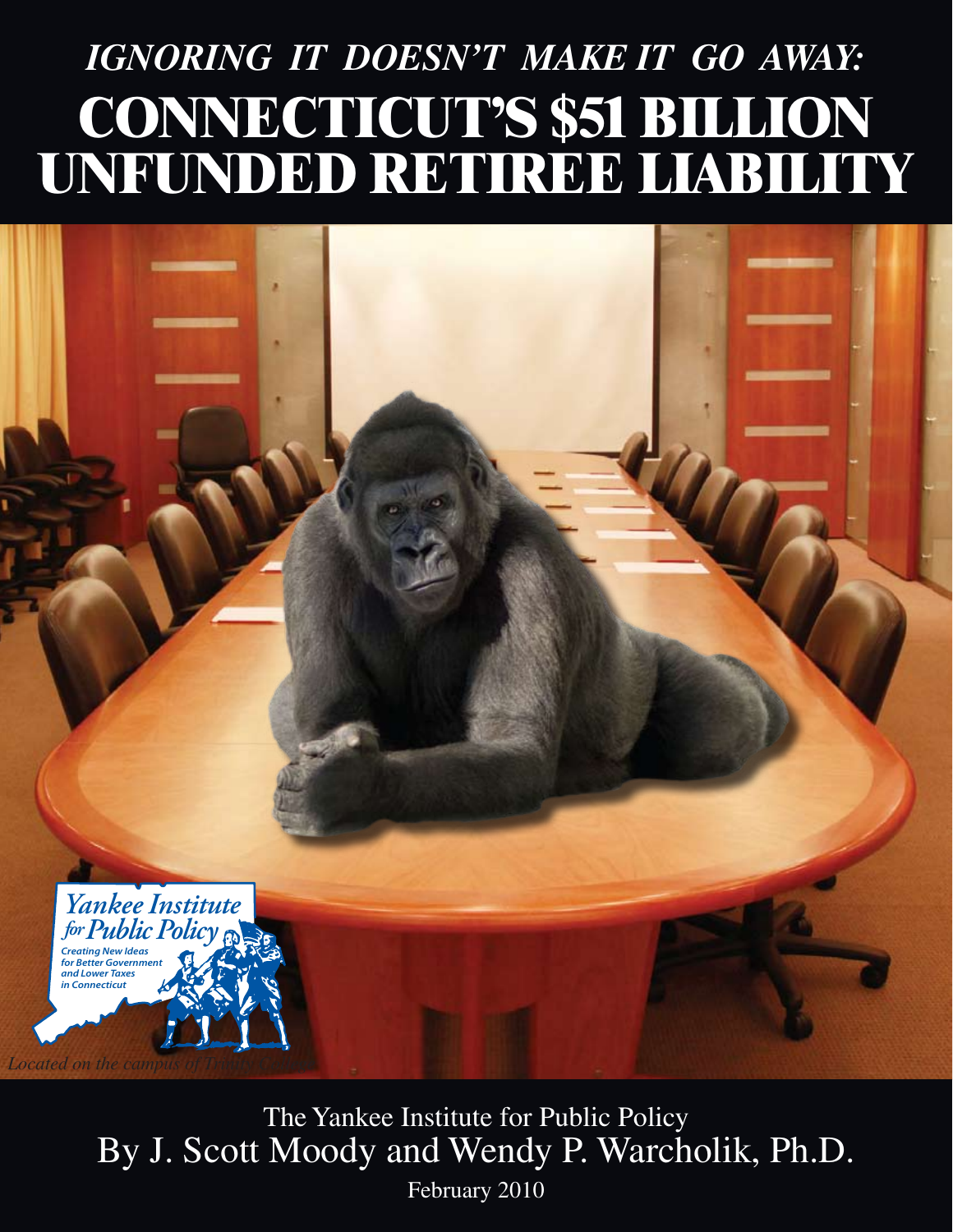# *About the Authors*

J. Scott Moody has worked as a tax policy economist for over 12 years and is the author, co-author and editor of over 100 studies and books. He has testified twice before the House Ways and Means Committee of the U.S. Congress. Scott received his Bachelor of Arts in Economics from Wingate University (Wingate, N.C.). He received his Master of Arts in Economics from George Mason University (Fairfax, VA).

Dr. Wendy P. Warcholik has worked as an economist in public policy settings for over 12 years. She has extensive experience in applying statistical and econometric tools in public policy paradigms. Her professional experience includes positions as Economist at the Bureau of Economic Analysis in Washington, D.C., Chief Forecasting Economist for the Commonwealth of Virginia's Department of Medical Assistance Services and Adjunct Scholar with The Tax Foundation. Additionally, she has taught numerous economics classes to MBA students. She received her Ph.D. in Economics from George Mason University.

**PO Box 260660 860-297-4271** Hartford, CT 06126-0660



*Located on the campus of Trinity College* <sup>2</sup>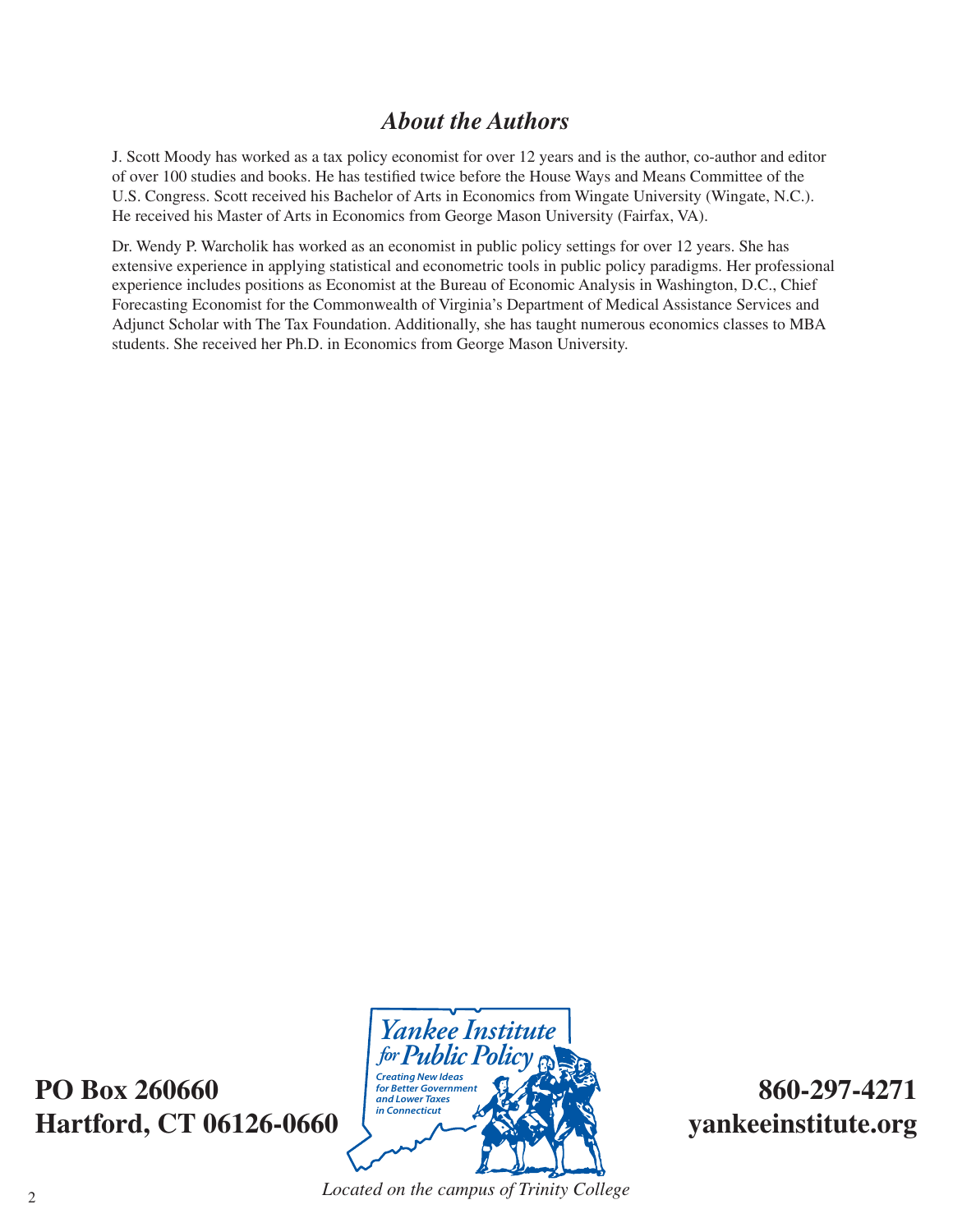#### **Executive Summary**

Connecticut's state government administers retirement benefits for state employees, teachers, and those in the judicial system. These three groups include about 175,000 working or retired people. Of those, 71,781 drew pension benefits in FY 2008.

The state estimates that pension obligations for active and retired state employees, teachers, and judges total \$41.3 billion. Yet, the state has only set aside \$25.5 billion in assets to pay for these obligations. As a result, the defined benefit retirement system is massively underfunded. The pension system reports an unfunded liability of \$15.9 billion – an amount nearly equal to the state's entire annual budget.

New analysis by the Yankee Institute concludes that Connecticut's real unfunded liability is actually even bigger. Pension liabilities are being dramatically underestimated by the state because of unrealistic assumptions about discount rates and rates of return. This new study finds that the real pension liability is between \$50.4 billion and \$80.7 billion. Applying the \$25.5 billion that has been set aside to cover these expenses, the state's unfunded pension liability is more like \$24.9 billion to \$55.2 billion, or at least 56 percent higher than currently forecast.

That's just pension liability. On top of that is Connecticut's Other Post-Employment Benefits (OPEB) system, such as health and life insurance, which is in even worse shape. The OPEB system has zero assets set aside to pay for \$26 billion in obligations. Without offsetting assets, the OPEB system operates on a "pay-as-you-go" basis which maximizes the tax burden on the shoulders of Connecticut's taxpayers.

# *Add the two obligations to retirees together and Connecticut's total unfunded retiree liability (pension and other benefits) clocks in at \$50.9 billion to \$81.2 billion. For comparison, that lower figure is about three times the entire annual state budget.*

And the problem is getting worse. Connecticut's state government, in FY 2008, was to pay \$2.968 billion to the state's pension and OPEB system, based on the stated unfunded liability estimate. Instead, the state issued \$2 billion in General Obligation Bonds (GO) for the Teachers' Retirement System (TRS) to make up for the contribution shortfall, gambling with pension money through risk arbitrage.

Two options are available to policy makers to solve Connecticut's pension and OPEB crisis:

*Raise taxes,* which would weaken Connecticut's economy and jeopardize the state's ability to ever meet its pension and OPEB obligations; and

*Replace the traditional defined benefit system with a defined contribution system for new employees.* If the state began meeting its annual required contribution, normal turnover in the workforce will begin to bring down the unfunded pension liability to more manageable levels.

#### **Understanding the Unfunded Retiree Liability**

Connecticut's pension system is designed to pay a member, such as a state employee, a fixed level of income upon retirement. The level of income is based on such factors as length of service and average level of compensation. This type of pension system is commonly called a "defined benefit" system and is controlled by the employer.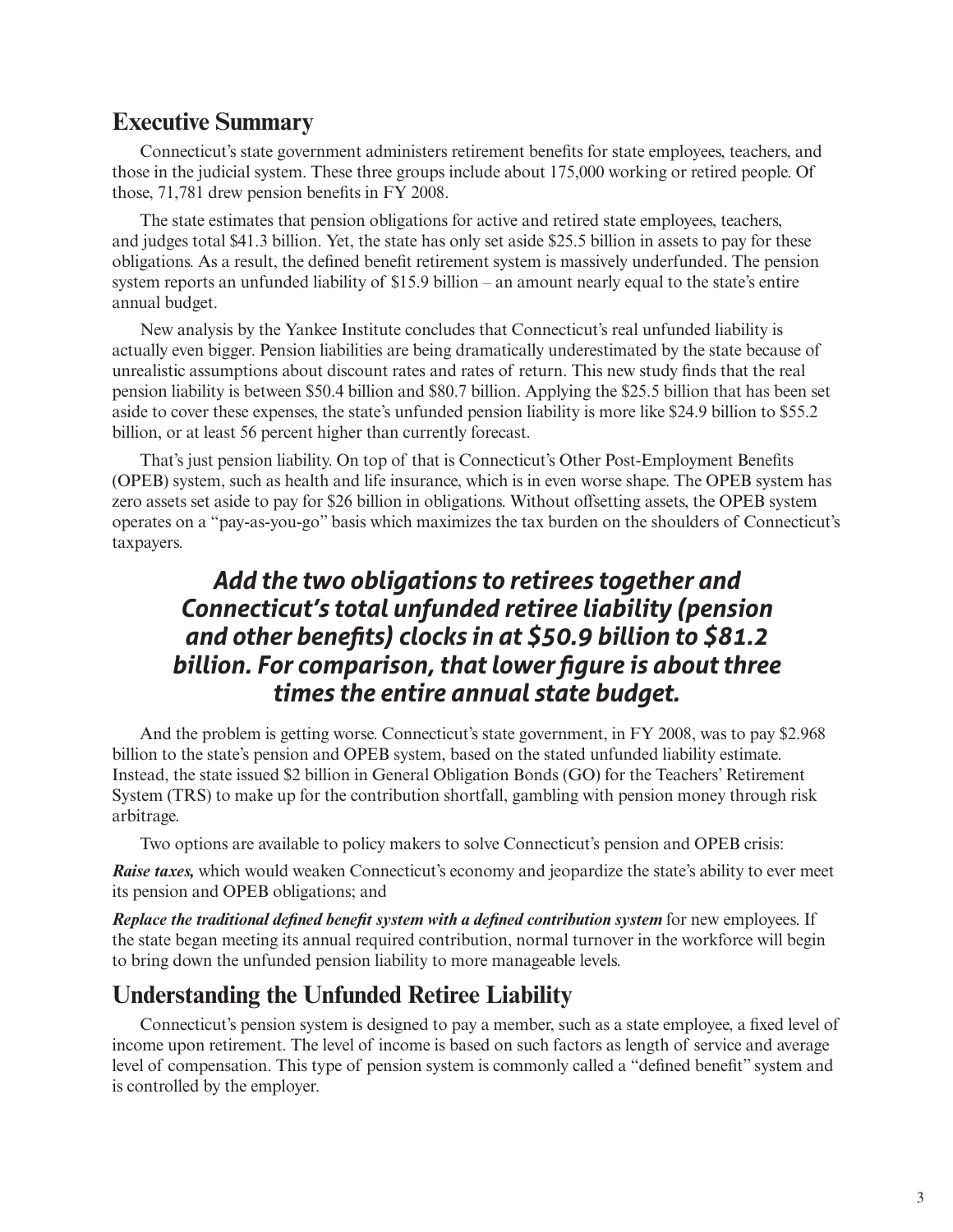Many in the private sector may not be familiar with a defined benefit pension system because nearly all companies operate under a "defined contribution" pension system. In a defined contribution system, the employer and employee contribute a set amount of funds into a retirement plan, usually based on a percentage of income. In this system, the employee makes his or her own investment decisions and chooses how much to take out during retirement.

Connecticut's defined benefit pension system consists of three separate retirement systems: the State Employees Retirement System (SERS); the Teachers' Retirement System (TRS); and the Judicial Retirement System (JRS). They will hereafter be referred to as the "Connecticut pension system." As of June 30, 2008, SERS had 92,881 active and retiree members, TRS had 81,919, and JRS had 446, for a total of 175,246 people.

Of those, 71,781 drew pension benefits in FY 2008. Under SERS, 38,093 retired members received annual benefits of \$1,047,479,000, or an average of \$27,498 per retiree. Under TRS, there were 28,787 retired members drawing annual benefits of \$1,231,069,368, an average of \$42,768 per retiree. Under JRS, there were 226 retired members drawing annual benefits of \$17,789,740, or an average of \$79,066 per retiree.

Additionally, there are the State Employee OPEB Plan (SEOPEBP) and the Retired Teacher Healthcare Plan (RTHP) that both deal with Other Post Employment Benefits (OPEB), such as healthcare and life insurance, and will hereafter be referred to as the "Connecticut OPEB system."

|                                                 | Table 1                                                                                                               |                                            |                                                         |                           |                                       |                                            |                                                         |                                  |                                       |                                            |                                                         |                                  |
|-------------------------------------------------|-----------------------------------------------------------------------------------------------------------------------|--------------------------------------------|---------------------------------------------------------|---------------------------|---------------------------------------|--------------------------------------------|---------------------------------------------------------|----------------------------------|---------------------------------------|--------------------------------------------|---------------------------------------------------------|----------------------------------|
| Funded Ratios of Connecticut's Pension System   |                                                                                                                       |                                            |                                                         |                           |                                       |                                            |                                                         |                                  |                                       |                                            |                                                         |                                  |
|                                                 | Fiscal Years 1992 to 2008                                                                                             |                                            |                                                         |                           |                                       |                                            |                                                         |                                  |                                       |                                            |                                                         |                                  |
| in Billions of Dollars                          |                                                                                                                       |                                            |                                                         |                           |                                       |                                            |                                                         |                                  |                                       |                                            |                                                         |                                  |
|                                                 | State Employees Retirement System (SERS)<br>Jucicial Retirement System (JRS) (a)<br>Teachers' Retirement System (TRS) |                                            |                                                         |                           |                                       |                                            |                                                         |                                  |                                       |                                            |                                                         |                                  |
| Actuarial<br>Valuation<br>Date as of<br>June 30 | Actuarial<br>Value of<br>Assets<br>(ANA)                                                                              | Actuarial<br>Accrued<br>Liability<br>(AAL) | Unfunded<br>Actuarial<br>Accrued<br>Liability<br>(UAAL) | Funded Ratio<br>(AVA/AAL) | Actuarial<br>Value of<br>Assets (AVA) | Actuarial<br>Accrued<br>Liability<br>(AAL) | Unfunded<br>Actuarial<br>Accrued<br>Liability<br>(UAAL) | <b>Funded Ratio</b><br>(AVA/AAL) | Actuarial<br>Value of<br>Assets (AVA) | Actuarial<br>Accrued<br>Liability<br>(AAL) | Unfunded<br>Actuarial<br>Accrued<br>Liability<br>(UAAL) | <b>Funded Ratio</b><br>(AVA/AAL) |
| 1992                                            | \$3,426                                                                                                               | \$6,669                                    | $-$ \$3.243                                             | 51.4%                     | n.a.                                  | n.a.                                       | n.a.                                                    | n.a.                             | n.a.                                  | n.a.                                       | n.a.                                                    | n.a.                             |
| 1993                                            | \$3.696                                                                                                               | \$7.190                                    | $-$ \$3.494                                             | 51.4%                     | n.a.                                  | n.a.                                       | n.a.                                                    | n.a.                             | n.a.                                  | n.a.                                       | n.a.                                                    | n.a.                             |
| 1994                                            | \$3.945                                                                                                               | \$7.329                                    | $-$ \$3.385                                             | 53.8%                     | \$5.602                               | \$8.223                                    | $-$2.621$                                               | 68.1%                            | \$0.063                               | \$0.148                                    | $-$ \$0.085                                             | 42.7%                            |
| 1995                                            | \$4.209                                                                                                               | \$7.838                                    | $-$ \$3.629                                             | 53.7%                     | n.a.                                  | n.a.                                       | n.a.                                                    | n.a.                             | \$0.070                               | \$0.155                                    | $-$ \$0.084                                             | 45.6%                            |
| 1996<br>1997                                    | \$4.604<br>\$5.131                                                                                                    | \$8.139<br>\$8.833                         | $-$ \$3.534<br>$-$ \$3.702                              | 56.6%<br>58.1%            | \$6.648                               | \$9.627                                    | $-$ \$2.979                                             | 69.1%                            | \$0.078<br>\$0.088                    | \$0.162<br>\$0.167                         | $-$ \$0.084<br>$-$ \$0.080                              | 48.2%                            |
| 1998                                            | \$5.670                                                                                                               | \$9.592                                    | $-$ \$3.923                                             | 59.1%                     | n.a.<br>\$7,721                       | n.a.<br>\$10.970                           | n.a.<br>$-$ \$3.249                                     | n.a.<br>70.4%                    | \$0.098                               | \$0.168                                    | $-S0.070$                                               | 52.4%<br>58.4%                   |
| 1999                                            | n.a.                                                                                                                  | n.a.                                       | n.a.                                                    | n.a.                      | n.a.                                  | n.a.                                       | n.a.                                                    | n.a.                             | n.a.                                  | n.a.                                       | n.a.                                                    | n.a.                             |
| 2000                                            | \$7.196                                                                                                               | \$11.512                                   | $-$ \$4.316                                             | 62.5%                     | \$9.606                               | \$11,798                                   | $-$ \$2.192                                             | 81.4%                            | \$0.123                               | \$0.182                                    | $-$ \$0.058                                             | 67.9%                            |
| 2001                                            | \$7.639                                                                                                               | \$12.105                                   | $-$4.467$                                               | 63.1%                     | n.a.                                  | n.a.                                       | n.a.                                                    | n.a.                             | \$0.133                               | \$0.194                                    | $-$0.061$                                               | 68.7%                            |
| 2002                                            | \$7.894                                                                                                               | \$12.806                                   | $-$ \$4.912                                             | 61.6%                     | \$10.387                              | \$13,680                                   | $-$ \$3.293                                             | 75.9%                            | \$0.138                               | \$0.209                                    | $-$0.071$                                               | 66.1%                            |
| 2003                                            | \$8,059                                                                                                               | \$14,224                                   | $-$ \$6.165                                             | 56.7%                     | n.a.                                  | n.a.                                       | n.a.                                                    | n.a.                             | \$0.143                               | \$0.211                                    | $-$ \$0.068                                             | 67.6%                            |
| 2004                                            | \$8.238                                                                                                               | \$15,129                                   | $-$ \$6.890                                             | 54.5%                     | \$9.847                               | \$15.071                                   | $-$ \$5.224                                             | 65.3%                            | \$0.151                               | \$0.220                                    | $-$ \$0.069                                             | 68.6%                            |
| 2005                                            | \$8.518                                                                                                               | \$15.988                                   | $-$7.470$                                               | 53.3%                     | n.a.                                  | n.a.                                       | n.a.                                                    | n.a.                             | \$0.160                               | \$0.235                                    | $-$ \$0.075                                             | 68.2%                            |
| 2006                                            | \$8.951                                                                                                               | \$16,830                                   | $-$7.879$                                               | 53.2%                     | \$10.190                              | \$17.113                                   | $-$ \$6.923                                             | 59.5%                            | \$0.170                               | \$0.247                                    | $-$0.077$                                               | 68.7%                            |
| 2007                                            | \$9.585                                                                                                               | \$17,888                                   | $-$ \$8.303                                             | 53.6%                     | n.a.                                  | n.a.                                       | n.a.                                                    | n.a.                             | \$0.182                               | \$0.261                                    | $-$ \$0.079                                             | 69.8%                            |
| 2008                                            | \$9,990                                                                                                               | \$19,243                                   | $-$ \$9.253                                             | 51.9%                     | \$15,271                              | \$21.801                                   | $-$ \$6.530                                             | 70.0%                            | \$0.192                               | \$0.267                                    | $-$0.075$                                               | 71.8%                            |
|                                                 | (a) The actuarial valuation date for years 1994, 1995, 1996 and 1997 are as of September 30.                          |                                            |                                                         |                           |                                       |                                            |                                                         |                                  |                                       |                                            |                                                         |                                  |

ent System, Teachers' Retirement System, Judicial Retirement System and The Yankee Institute for Public Policy

The health of Connecticut's pension and OPEB system is based on two elements—assets held versus liabilities accrued:

**Assets:** The market value of stocks, bonds and other investments that are held by the pension system. The total value of the assets changes constantly, going up or down with market changes. In addition, the Connecticut state government makes an annual contribution.

**Liabilities:** The present value of pension benefits to be paid out to current and future retirees. Each year liabilities grow based on a number of assumptions such as expected salary increases, mortality, turnover and other factors.

For the pension and OPEB system to be considered "fully funded," assets must equal liabilities. Unfortunately, the pension and OPEB system is far from being fully funded and is currently running a large deficit called the unfunded pension liability. For example, in FY 2008, the State Employees Retirement System had assets worth an estimated \$9.9 billion while liabilities were estimated to be \$19.2 billion. This leaves an unfunded pension liability (liabilities minus assets) of \$9.3 billion.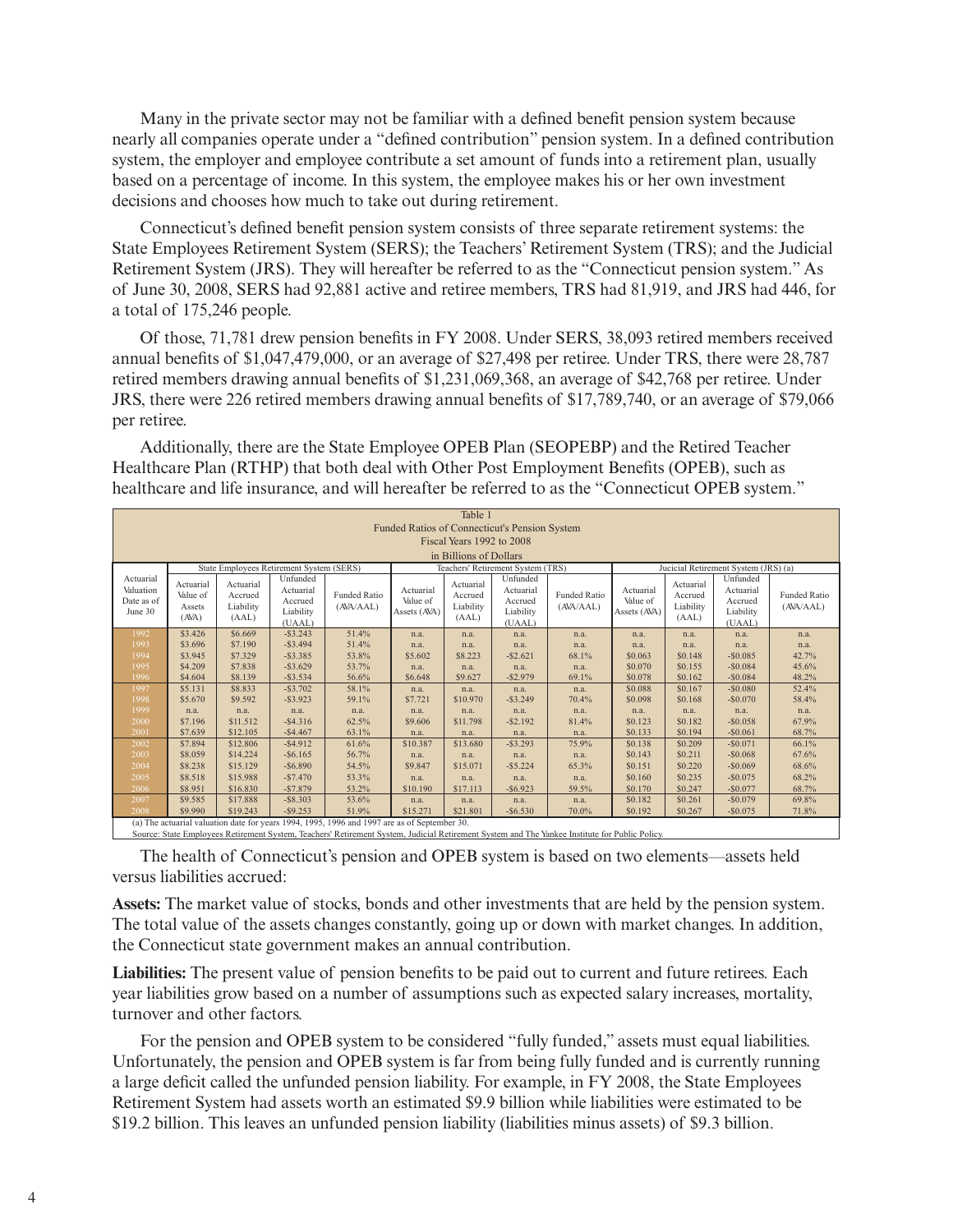

A common way to show the unfunded pension liability is the "funded ratio" which is assets divided by liabilities. Table 1 and Chart 1 show the funded ratio for the pension system while Table 3 shows the funded ratio for the OPEB system. The funded ratio for the pension system in FY 2008 was a dismal 51.9 percent for SERS, 70 percent for TRS and 71.8 percent for JRS.

More disturbingly, as shown in Table 3, the OPEB funded ratio in FY 2008 was zero percent. The state has set aside nothing while facing a staggering liability of \$26 billion.

The state government's contribution to the pension and OPEB system is already quite sizable. As shown in Table 2, the annual required contribution to the state retirement system was \$1.248 billion in FY 2008. As shown in Table 4, the annual required contribution to the state OPEB system was \$1.602 billion. To put this into perspective, the FY 2008 state pension and OPEB contribution combined (\$2.969 billion) would consume nearly all the sales tax revenue (\$3.2 billion in FY 2008).<sup>1</sup>

# *Unfortunately, the state government has not been living up to the annual required contributions. If the state had been making its full contribution, then the funding ratios would not be nearly as bad as they are.*

Due to this underfunding, the state government decided in FY 2008 to issue \$2 billion in General Obligation Bonds (GO) for the Teachers' Retirement System to make up for the contribution shortfall. The goal was to boost the funded ratio and reduce the long-term cost of the TRS.

In the short-run, Table 1 shows that the funded ratio did improve from 59.5 percent in FY 2007 to 70 percent in FY 2008. However, whether or not the GO bonds will reduce the long-term costs of the TRS is an open question. In fact, the state government is playing a game of chance that could leave taxpayer's facing an even larger pension burden.

#### **Arbitrage: Gambling Using General Obligation Bonds to Fund the Pension System**

The gamble state government is making is that the returns earned on investing the borrowed money will exceed the costs of borrowing the money, commonly referred to as "risk arbitrage." This is the equivalent of a homeowner taking a second mortgage on her house to invest in the stock market in the hope that the investments pay more than the cost of the mortgage.

Fortunately, the GO bonds were issued with a favorable average interest rate of 5.85 percent for the majority of the issuance. If the assumed rate of return of 8.5 percent under TRS comes to fruition, then the pension system will have netted 2.65 percentage points. However, that is a big "if." Recent economic conditions remind us that one never knows when the economy might take a nosedive, or how long it may take to recover.

<sup>&</sup>lt;sup>1</sup> Tax collection data from the U.S. Department of Commerce's Census Bureau. http://www.census.gov/govs/statetax/index.html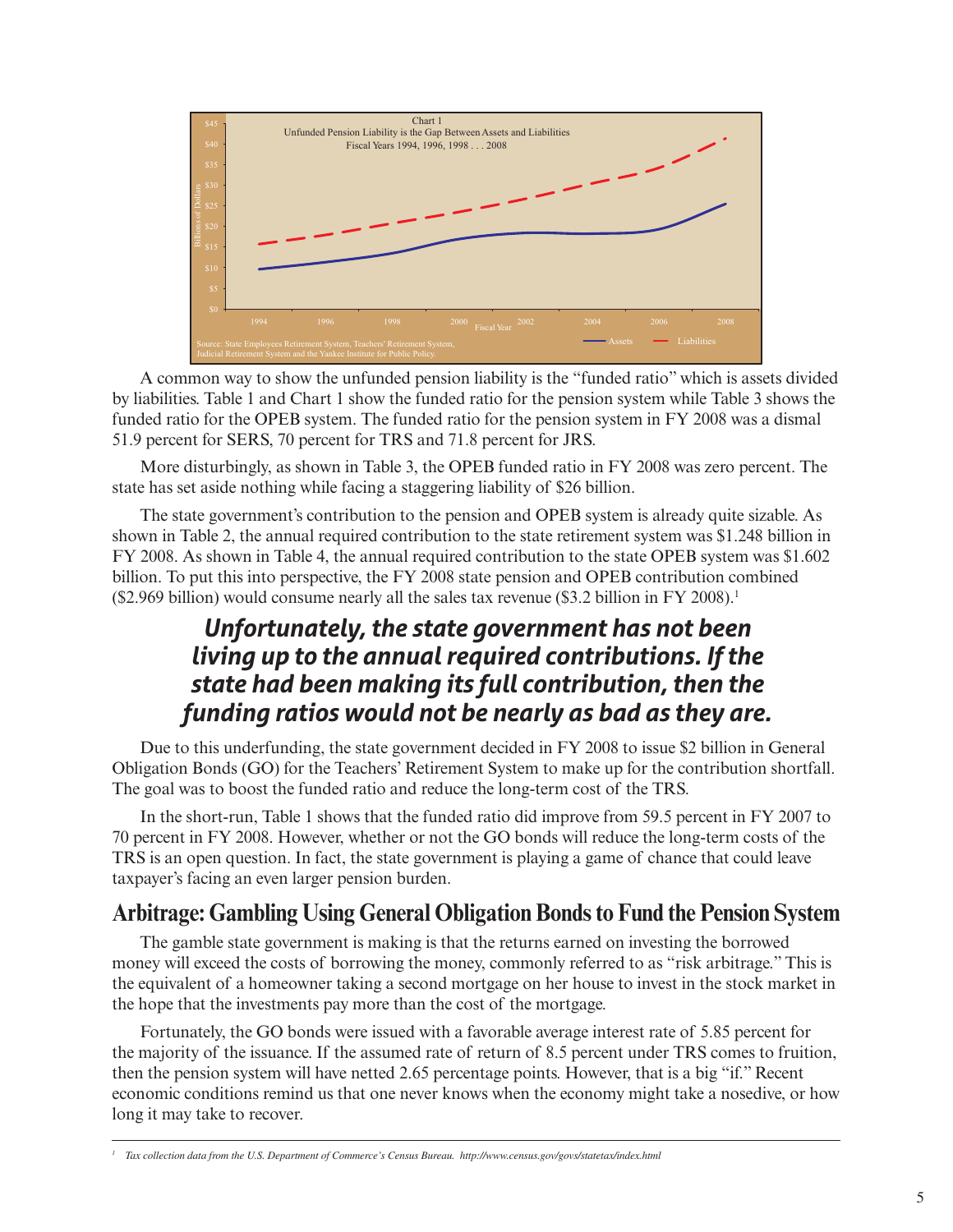| Table 2<br>Schedule of Employer (State) Pension Contributions<br>Fiscal Years 1999 to 2008<br>in Millions of Dollars                                                                                                              |                                 |                                          |             |                                   |                            |            |                                  |                        |            |
|-----------------------------------------------------------------------------------------------------------------------------------------------------------------------------------------------------------------------------------|---------------------------------|------------------------------------------|-------------|-----------------------------------|----------------------------|------------|----------------------------------|------------------------|------------|
| Actuarial                                                                                                                                                                                                                         |                                 | State Employees Retirement System (SERS) |             | Teachers' Retirement System (TRS) |                            |            | Jucicial Retirement System (JRS) |                        |            |
| Valuation<br>Date as of<br>June 30                                                                                                                                                                                                | Annual Required<br>Contribution | Actual<br>Contribution                   | Difference  | Annual Required<br>Contribution   | Actual<br>Contribution (a) | Difference | Annual Required<br>Contribution  | Actual<br>Contribution | Difference |
| 1992                                                                                                                                                                                                                              | \$431.2                         | \$250.3                                  | $-$180.9$   | n.a.                              | n.a.                       | n.a.       | n.a.                             | n.a.                   | n.a.       |
| 1993                                                                                                                                                                                                                              | \$444.2                         | \$290.8                                  | $-$153.4$   | n.a.                              | n.a.                       | n.a.       | n.a.                             | n.a.                   | n.a.       |
| 1994                                                                                                                                                                                                                              | \$310.2                         | \$310.2                                  | \$0.0       | n.a.                              | n.a.                       | n.a.       | n.a.                             | n.a.                   | n.a.       |
| 1995                                                                                                                                                                                                                              | \$351.8                         | \$290.8                                  | $-$ \$61.0  | n.a.                              | n.a.                       | n.a.       | n.a.                             | n.a.                   | n.a.       |
| 1996                                                                                                                                                                                                                              | \$335.1                         | \$335.1                                  | \$0.0       | n.a.                              | n.a.                       | n.a.       | \$9.2                            | \$9.2                  | \$0.0      |
| 1997                                                                                                                                                                                                                              | \$349.2                         | \$348.9                                  | $-$0.3$     | n.a.                              | n.a.                       | n.a.       | \$9.3                            | \$9.3                  | \$0.0      |
| 1998                                                                                                                                                                                                                              | \$334.8                         | \$334.5                                  | $-$0.3$     | n.a.                              | n.a.                       | n.a.       | \$9.3                            | \$9.3                  | \$0.0      |
| 1999                                                                                                                                                                                                                              | \$315.6                         | \$315.6                                  | \$0.0       | \$221.6                           | \$188.3                    | $-$ \$33.2 | \$9.3                            | \$9.3                  | \$0.0      |
| 2000                                                                                                                                                                                                                              | \$342.8                         | \$342.8                                  | \$0.0       | \$240.5                           | \$204.4                    | $-$ \$36.1 | \$9.3                            | \$9.3                  | \$0.0      |
| 2001                                                                                                                                                                                                                              | \$354.2                         | \$375.6                                  | \$21.4      | \$252.5                           | \$214.7                    | $-$ \$37.9 | \$9.8                            | \$9.8                  | \$0.0      |
| 2002                                                                                                                                                                                                                              | \$415.5                         | \$415.5                                  | \$0.0       | \$210.7                           | \$204.5                    | $-$ \$6.2  | \$9.6                            | \$9.6                  | \$0.0      |
| 2003                                                                                                                                                                                                                              | \$425.9                         | \$421.5                                  | $-$ \$4.5   | \$221.2                           | \$179.8                    | $-$ \$41.4 | \$10.1                           | \$10.1                 | \$0.0      |
| 2004                                                                                                                                                                                                                              | \$474.0                         | \$470.3                                  | $-$ \$3.7   | \$270.5                           | \$185.3                    | $-$ \$85.2 | \$11.6                           | \$11.6                 | \$0.0      |
| 2005                                                                                                                                                                                                                              | \$516.3                         | \$518.8                                  | \$2.5       | \$281.4                           | \$185.3                    | $-$ \$96.0 | \$12.2                           | \$12.2                 | \$0.0      |
| 2006                                                                                                                                                                                                                              | \$623.1                         | \$623.1                                  | \$0.0       | \$296.2                           | \$396.2                    | \$100.0    | \$11.7                           | \$11.7                 | \$0.0      |
| 2007                                                                                                                                                                                                                              | \$663.9                         | \$663.9                                  | \$0.0       | \$425.3                           | \$412.1                    | $-$13.2$   | \$12.4                           | \$12.4                 | \$0.0      |
| 2008                                                                                                                                                                                                                              | \$716.9                         | \$711.6                                  | $-$ \$5.4   | \$518.6                           | \$2,518.6                  | \$2,000.0  | \$13.4                           | \$13.4                 | \$0.0      |
| Total                                                                                                                                                                                                                             | \$7.404.8                       | \$70192                                  | $-$ \$385.6 | \$2.938.6                         | \$4,689.4                  | \$1,750.8  | \$137.4                          | \$137.4                | \$0.0      |
| (a) FY 2008 "actual contribution" includes \$2 billion General Obligation Bond.<br>Source: State Employees Retirement System, Teachers' Retirement System, Judicial Retirement System and The Yankee Institute for Public Policy. |                                 |                                          |             |                                   |                            |            |                                  |                        |            |

Economist James B. Burnham, the Murrin Professor of Global Competitiveness at Duquesne University, summed up the political situation by saying,

"As attractive as this plan [risk arbitrage] may appear from a budgetary perspective, the issuance of pension bonds generally carries significant risks that are often downplayed in light of immediate fiscal pressures and the concerns of pensioners."2

# **Official Pension and OPEB Liabilities are Dramatically Underestimated**

Complicating matters is new evidence that official pension and OPEB liabilities are being dramatically underestimated based on current actuarial methods. The problem revolves around the "discount rate" or "interest rate" used. For example, a 5 percent interest rate means that a \$100 today grows to \$105 a year from now (\$100 times 1.05 percent), while a 5 percent discount rate means that \$105 a year from now is worth \$100 today. In effect, the discount rate is the opposite of the interest rate.

| Table 3<br>Connecticut's Unfunded Retiree Healthcare Liability<br>Fiscal Year 2008<br>in Billions of Dollars |                                          |                                            |                                                         |                                  |                                          |                                            |                                                         |                              |
|--------------------------------------------------------------------------------------------------------------|------------------------------------------|--------------------------------------------|---------------------------------------------------------|----------------------------------|------------------------------------------|--------------------------------------------|---------------------------------------------------------|------------------------------|
| Retired Teacher Healthcare Plan (RTHP)<br>State Employee OPEB Plan (SEOPEBP)                                 |                                          |                                            |                                                         |                                  |                                          |                                            |                                                         |                              |
| Actuarial<br>Valuation<br>Date as of<br>June 30                                                              | Actuarial<br>Value of<br>Assets<br>(AVA) | Actuarial<br>Accrued<br>Liability<br>(AAL) | Unfunded<br>Actuarial<br>Accrued<br>Liability<br>(UAAL) | <b>Funded Ratio</b><br>(AVA/AAL) | Actuarial<br>Value of<br>Assets<br>(AVA) | Actuarial<br>Accrued<br>Liability<br>(AAL) | Unfunded<br>Actuarial<br>Accrued<br>Liability<br>(UAAL) | Funded<br>Ratio<br>(AVA/AAL) |
| 2008                                                                                                         | \$0,000                                  | \$23,700                                   | $-$ \$23.700                                            | \$0,000                          | \$0,000                                  | \$2.319                                    | $-$ \$2.319                                             | \$0.000                      |
| Source: Office of the State Comptroller and The Yankee Institute for Public Policy.                          |                                          |                                            |                                                         |                                  |                                          |                                            |                                                         |                              |

In a new study, economists Robert Novy-Marx and Joshua Rauh found that the median discount rate was 8 percent which, conversely, means that these pension systems anticipate earning 8 percent annually.3 For instance, Connecticut's pension system uses discounts rates above the national median with both SERS and JRS at 8.25 percent and TRS at 8.5 percent. The study recalculates state pension liabilities both nationally and by state using more realistic, lower discount rates.

*<sup>2</sup> Burnham, James B., "Risky Business? Evaluating the Use of Pension Obligation Bonds," Government Finance Review, June 2003. http://www.gfoa.org/downloads/ GFRJune03.pdf* 

*<sup>3</sup> Novy-Marx, Robert and Rauh, Joshua D., Public Pension Promises: How Big are They and What are They Worth? (July 10, 2009). Available at SSRN: http://ssrn.com/ abstract=1352608*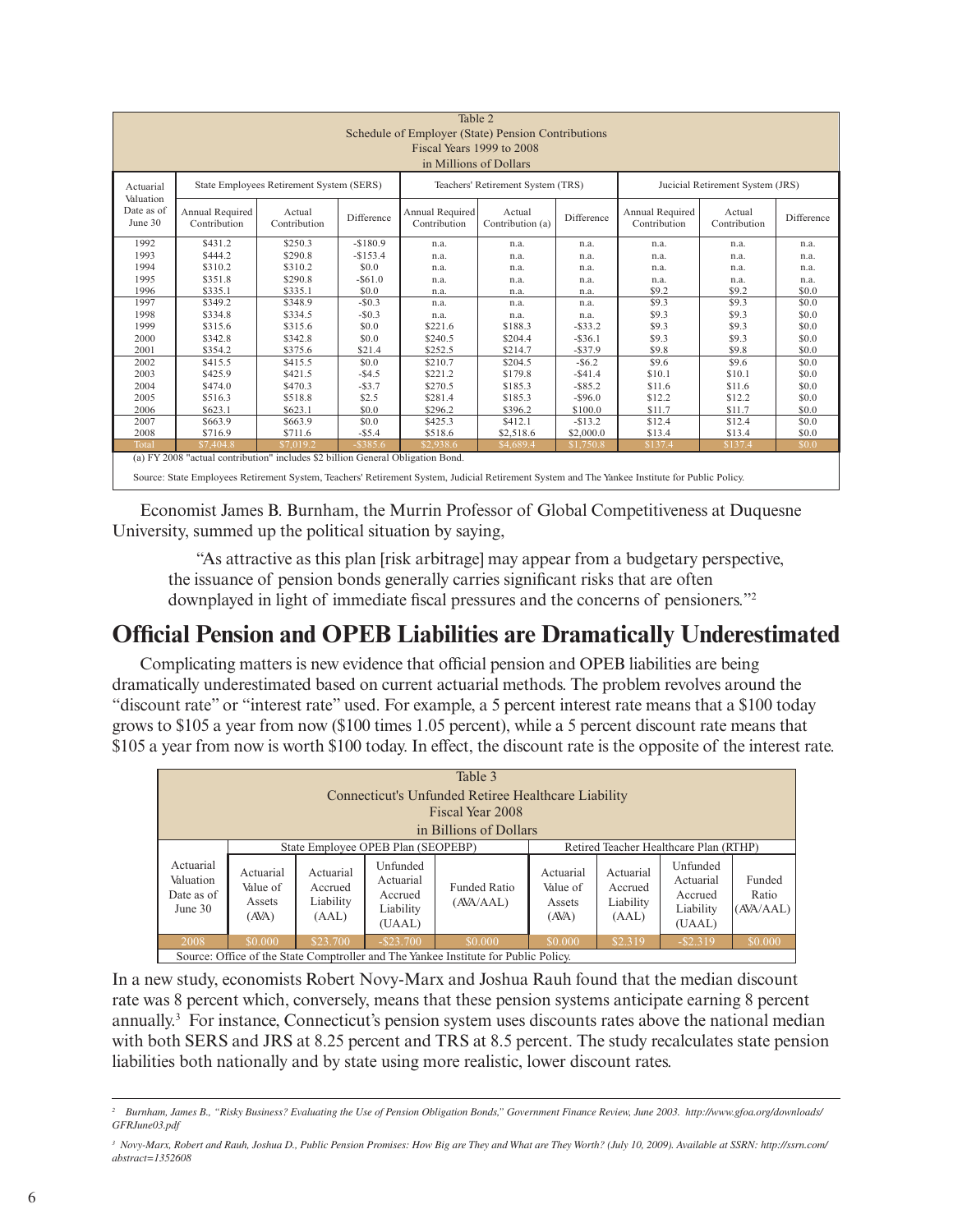Nationally, the study finds that the total reported state pension liability for 116 of the largest pension plans was \$1.039 trillion. However, using more realistic, lower discount rates yields estimates for pension underfunding ranging from \$1.31 trillion to whopping \$3.23 trillion.

As shown in Table 5, Connecticut's \$42.8 billion stated pension liability increases to somewhere in the range of \$50.4 billion to \$80.7 billion.

Connecticut's maximum pension liability is 38 percent of Gross Domestic Product, 25th highest in the country and the 3rd highest in New England. Yet, even a middling rank still means there is still a lot of room for improvement considering Connecticut's pension burden is over twice as high as lowestranked Nebraska's (17.5 percent).

| Table 4<br>Schedule of Employer Retiree Health Care Contributions<br>Fiscal Year 2008<br>in Billions of Dollars |                                                                        |                                                       |                   |                                       |                                                       |            |  |  |
|-----------------------------------------------------------------------------------------------------------------|------------------------------------------------------------------------|-------------------------------------------------------|-------------------|---------------------------------------|-------------------------------------------------------|------------|--|--|
|                                                                                                                 |                                                                        | State Employee OPEB Plan (SEOPEBP)                    |                   | Retired Teacher Healtcare Plan (RTHP) |                                                       |            |  |  |
| Actuarial<br>Valuation<br>Date as of<br>June $30$                                                               | Annual Required<br>Contribution                                        | Actual<br>Contribution<br>(Employer and<br>Employees) | <b>Difference</b> | Annual Required<br>Contribution       | Actual<br>Contribution<br>(Employer and<br>Employees) | Difference |  |  |
| 2008                                                                                                            | \$463.2<br>$-$1.139.5$<br>\$116.1<br>\$20.8<br>\$1,602.7<br>$-$ \$95.3 |                                                       |                   |                                       |                                                       |            |  |  |
| Source: Office of the State Comptroller and The Yankee Institute for Public Policy.                             |                                                                        |                                                       |                   |                                       |                                                       |            |  |  |

Unfortunately, the study does not examine the state of unfunded OPEB liabilities. However, the adjustment to Connecticut's OPEB liability may not be as extreme as for the unfunded pension liability because the assumed discount rate is already a much lower 4.5 percent for Retired Teachers Healthcare Plan. However, it is unknown for sure since the actuarial details for the much larger State Employees OPEB plan are not yet publicly available.

# **An Economics Lesson: What is Deadweight Loss?**

With Connecticut's state government facing daunting unfunded pension and OPEB liabilities, the temptation might be to raise taxes to pay for the shortfall. This would only compound the economic problems posed by these liabilities by weakening Connecticut's economy. Higher taxes mean higher "deadweight losses" on the economy.

It is well established that people respond to tax incentives and disincentives. For example, they may buy a larger house than they otherwise would because they can deduct the mortgage interest from their federal income taxes. Since the behavior is tax-induced, it harms the economy; if not for the tax break, the taxpayer would make other choices about how to use the extra money.

# *"the temptation to raise taxes to pay for the shortfall would only compound the economic problems posed by these liabilities by weakening Connecticut's economy."*

"Deadweight loss" is a term used by economists to describe economic activity forgone by consumers and producers because of the higher relative price of goods that result from the tax. Taxpayers may respond to the proposed higher tax rates by reducing their work effort, lowering their consumption, or even leaving the state to avoid the higher tax bill. In other words, the very process of transferring resources from the private to the public sector results in a permanent loss of current and future economic output.

Chart 2 graphically shows how economists are able to estimate deadweight losses where Quantity (Qe) and Price (Pe) show the market equilibrium. The addition of a tax has the same effect as an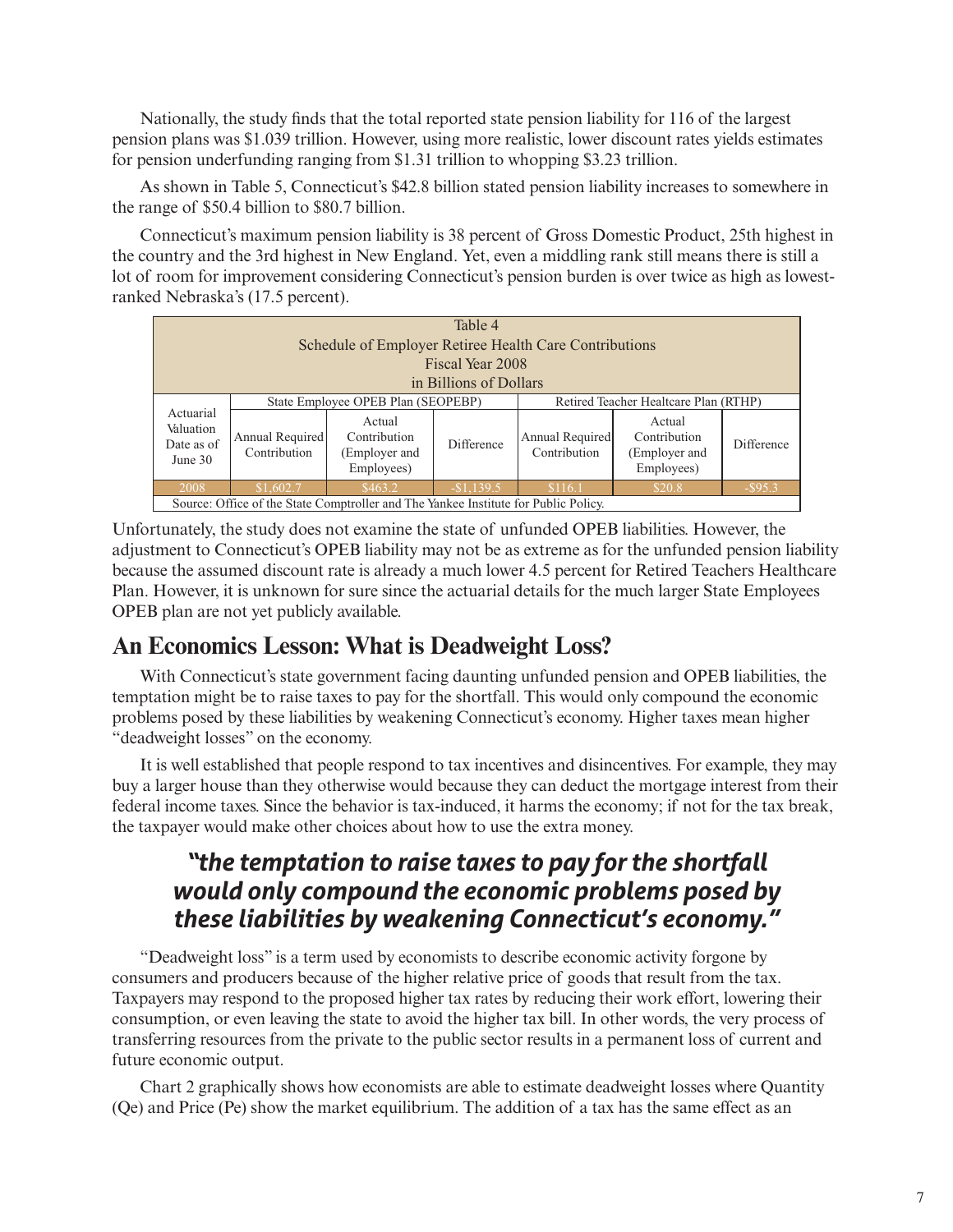| Table 5                           |                            |                   |                    |                      |                          |                       |  |  |
|-----------------------------------|----------------------------|-------------------|--------------------|----------------------|--------------------------|-----------------------|--|--|
| Pension Burdens by State and Rank |                            |                   |                    |                      |                          |                       |  |  |
| as of FY 2008                     |                            |                   |                    |                      |                          |                       |  |  |
|                                   | <b>Billions of Dollars</b> |                   |                    |                      |                          |                       |  |  |
|                                   |                            | Minimum           | Maximum            |                      |                          |                       |  |  |
|                                   | Reported                   | Estimated         | Estimated          |                      | Maximum Estimated        |                       |  |  |
| State                             | Pension                    | Pension           | Pension            | 2007 GDP             | Pension Liabilities as a | Rank                  |  |  |
|                                   | Liabilities                | Liabilities       | Liabilities        |                      | Percent of GDP           |                       |  |  |
| Alabama                           | \$41.0                     | \$45.5            | \$78.8             | \$164.5              | 47.9%                    | 10                    |  |  |
| Alaska                            | \$14.5                     | \$16.2            | \$24.3             | \$44.9               | 54.1%                    | $\overline{7}$        |  |  |
| Arizona                           | \$40.6                     | \$41.8            | \$85.1             | \$246.0              | 34.6%                    | 29                    |  |  |
| Arkansas                          | \$20.8                     | \$22.8            | \$38.3             | \$95.1               | 40.3%                    | 20                    |  |  |
| California<br>Colorado            | \$484.2<br>\$55.6          | \$493.4<br>\$59.3 | \$805.7<br>\$105.4 | \$1,801.8            | 44.7%                    | 15                    |  |  |
| <b>Connecticut</b>                | \$42.8\$                   | \$50.4            | \$80.7             | \$235.8<br>\$212.3   | 44.7%<br>38.0%           | 16<br>25              |  |  |
| Delaware                          | \$6.9                      | \$8.0             | \$12.0             | \$61.5               | 19.5%                    | 49                    |  |  |
| Florida                           | \$124.1                    | \$137.7           | \$213.7            | \$741.9              | 28.8%                    | 40                    |  |  |
| Georgia                           | \$75.2                     | \$81.4            | \$137.3            | \$391.2              | 35.1%                    | 28                    |  |  |
| Hawaii                            | \$16.6                     | \$18.4            | \$28.1             | \$62.0               | 45.3%                    | 12                    |  |  |
| Idaho                             | \$11.9                     | \$11.6            | \$21.0             | \$52.1               | 40.3%                    | 19                    |  |  |
| <b>Illinois</b>                   | \$151.1                    | \$177.7           | \$284.8            | \$617.4              | 46.1%                    | 11                    |  |  |
| Indiana                           | \$36.4                     | \$38.9            | \$62.4             | \$249.2              | 25.0%                    | 45                    |  |  |
| Iowa<br>Kansas                    | \$24.5<br>\$20.1           | \$23.4<br>\$20.2  | \$42.3<br>\$36.0   | \$129.9<br>\$117.0   | 32.6%<br>30.8%           | 34<br>$\overline{37}$ |  |  |
| Kentucky                          | \$43.6                     | \$43.0            | \$74.5             | \$152.1              | 49.0%                    | 9                     |  |  |
| Louisiana                         | \$35.7                     | \$40.7            | \$61.4             | \$207.4              | 29.6%                    | 39                    |  |  |
| <b>Maine</b>                      | \$13.7                     | \$14.9            | \$24.0             | \$48.0               | 50.0%                    | 8                     |  |  |
| Maryland                          | \$50.2                     | \$56.5            | \$88.2             | \$264.4              | 33.4%                    | 31                    |  |  |
| <b>Massachusetts</b>              | \$55.4                     | \$63.3\$          | 896.7              | \$352.2              | 27.5%                    | 41                    |  |  |
| Michigan                          | \$69.9                     | \$77.1            | \$118.4            | \$379.9              | 31.2%                    | 36                    |  |  |
| Minnesota                         | \$57.9<br>\$29.3           | \$69.2<br>\$32.1  | \$109.9<br>\$51.8  | \$252.5              | 43.5%                    | 18                    |  |  |
| Mississippi<br>Missouri           | \$51.3                     | \$59.0            | \$88.6             | \$87.7<br>\$229.0    | 59.1%<br>38.7%           | $\overline{4}$<br>23  |  |  |
| Montana                           | \$8.6                      | \$9.9             | \$15.4             | \$34.3               | 44.9%                    | 14                    |  |  |
| Nebraska                          | \$7.9                      | \$7.9             | \$14.1             | \$80.4               | 17.5%                    | 50                    |  |  |
| Nevada                            | \$24.0                     | \$26.5            | \$44.0             | \$129.3              | 34.0%                    | 30                    |  |  |
| <b>New Hampshire</b>              | \$7.8                      | \$9.0             | \$14.2             | \$57.8\$             | 24.6%                    | 46                    |  |  |
| New Jersey                        | \$123.4                    | \$140.0           | \$204.8            | \$461.3              | 44.4%                    | 17                    |  |  |
| New Mexico<br>New York            | \$26.7<br>\$227.0          | \$29.6<br>\$248.4 | \$45.0<br>\$356.2  | \$75.2               | 59.8%                    | $\overline{3}$<br>35  |  |  |
| North Carolina                    | \$68.7                     | \$71.6            | \$117.0            | \$1,105.0<br>\$390.5 | 32.2%<br>30.0%           | 38                    |  |  |
| North Dakota                      | \$3.6                      | \$4.1             | \$6.7              | \$28.5               | 23.5%                    | 48                    |  |  |
| Ohio                              | \$190.9                    | \$215.1           | \$332.5            | \$462.5              | 71.9%                    |                       |  |  |
| Oklahoma                          | \$32.3                     | \$35.6            | \$54.7             | \$136.4              | 40.1%                    | 21                    |  |  |
| Oregon                            | \$56.6                     | \$63.2            | \$90.4             | \$158.3              | 57.1%                    | 6                     |  |  |
| Pennsylvania                      | \$104.1                    | \$124.3           | \$190.5            | \$533.2              | 35.7%                    | 27                    |  |  |
| <b>Rhode Island</b>               | \$12.4                     | \$14.8            | \$27.1             | \$46.7               | 58.0%                    | $\mathfrak{s}$        |  |  |
| South Carolina<br>South Dakota    | \$39.7<br>\$7.1            | \$41.1<br>\$7.2   | \$68.4<br>\$13.6   | \$151.7<br>\$35.2    | 45.1%<br>38.6%           | 13<br>24              |  |  |
| Tennessee                         | \$34.7                     | \$36.7            | \$58.1             | \$245.2              | 23.7%                    | 47                    |  |  |
| Texas                             | \$179.0                    | \$190.3           | \$313.5            | \$1,148.5            | 27.3%                    | $42\,$                |  |  |
| Utah                              | \$20.4                     | \$23.6            | \$38.5             | \$105.6              | 36.5%                    | 26                    |  |  |
| <b>Vermont</b>                    | \$3.8\$                    | \$4.3             | \$6.7              | \$24.6               | 27.2%                    | 43                    |  |  |
| Virginia                          | \$61.6                     | \$65.6            | \$100.1            | \$384.1              | 26.1%                    | 44                    |  |  |
| Washington                        | \$58.9                     | \$66.4            | \$101.1            | \$310.3              | 32.6%                    | 33                    |  |  |
| West Virginia                     | \$12.3                     | \$13.2            | \$19.1             | \$57.9               | 33.0%                    | 32                    |  |  |
| Wisconsin<br>Wyoming              | \$82.9<br>$\$7.0$          | \$91.4<br>\$7.8   | \$153.3<br>\$12.3  | \$233.4<br>\$31.5    | 65.7%<br>39.0%           | $\overline{2}$<br>22  |  |  |
| Total                             | \$2,975.1                  | \$3,250.5         | \$5,167.1          | \$13,623.2           | 37.9%                    | $-$                   |  |  |
| Source: See Note 3.               |                            |                   |                    |                      |                          |                       |  |  |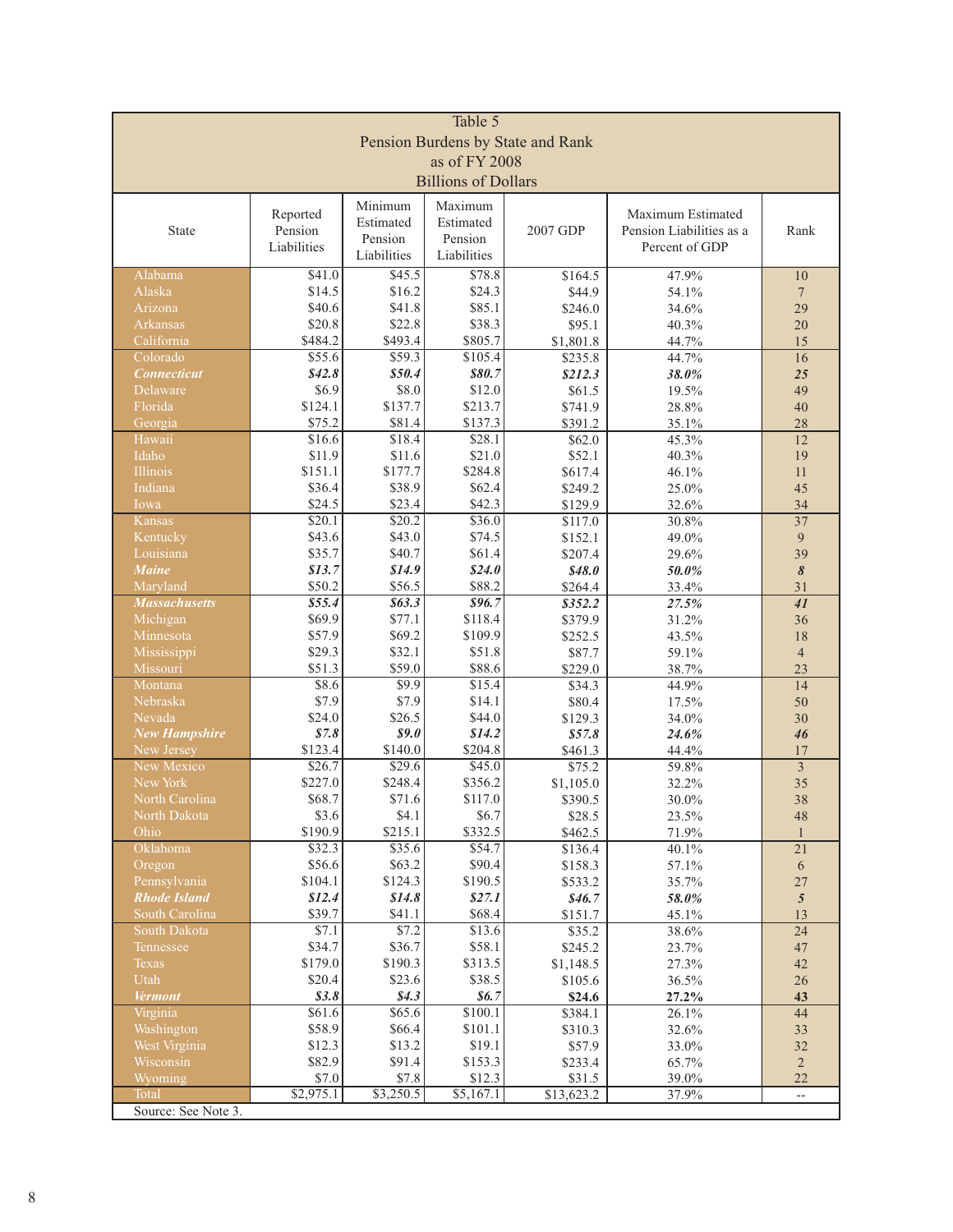artificial price increase. The new price point of intersection with the Demand (P+Td) and Supply (P+Ts) curves is at Quantity (Qt). The rectangle formed by the new intersection is the revenue gained by the tax.

The resulting triangle represents the deadweight loss — the value of trade that would have occurred without the tax, but is now forgone because of the tax. Deadweight loss can be estimated by calculating the area of the triangle.



Source: The Yankee Institute for Public Policy.

However, estimating the deadweight loss is subject to the degree to which taxpayers change their behavior. If, in fact, taxpayers buy significantly more expensive homes because mortgage interest is deductible, then the deadweight loss is large. Economists refer to this as the "tax elasticity" (TE). The example above shows high tax elasticity. Graphically, in Chart 1, TE is shown by the steepness and curvature of the supply and demand curves.

Based on this standard economic methodology, Harvard economist Martin Feldstein pioneered the empirical estimations of deadweight loss. In Feldstein's own words:

"The appropriate size and role of government depend on the deadweight burden caused by incremental transfers of funds from the private sector. The magnitude of that burden depends on the increases in tax rates required to raise incremental revenue and on the deadweight loss that results from higher tax rates … recent econometric work implies that the deadweight burden caused by incremental taxation (the marginal excess burden) may exceed one dollar per one dollar of revenue raised, making the cost of incremental government spending more than two dollars for each dollar of government spending."4

In two exhaustive studies, Feldstein finds, based on actual taxpayer behavior derived from IRS data, that the TE is 1.28.<sup>5</sup> That is, a 1 percent change in marginal tax rates yields a 1.28 percent change in taxable income.

*<sup>4</sup> Feldstein, Martin, "How Big Should Government Be?" National Tax Journal, Vol. 50, No. 2 (June 1997), pp. 197-213.* 

*<sup>5</sup> Feldstein, Martin, "The Effect of Marginal Tax Rates on Taxable Income: A Panel Study of the 1986 Tax Reform Act," NBER Working Paper No. 4496, October 1993 and Feldstein, Martin, "Tax Avoidance and the Deadweight Loss of the Income Tax," NBER Working Paper No. 5055, March 1995. The 1.28 TE is based on the median value estimates by Feldstein.*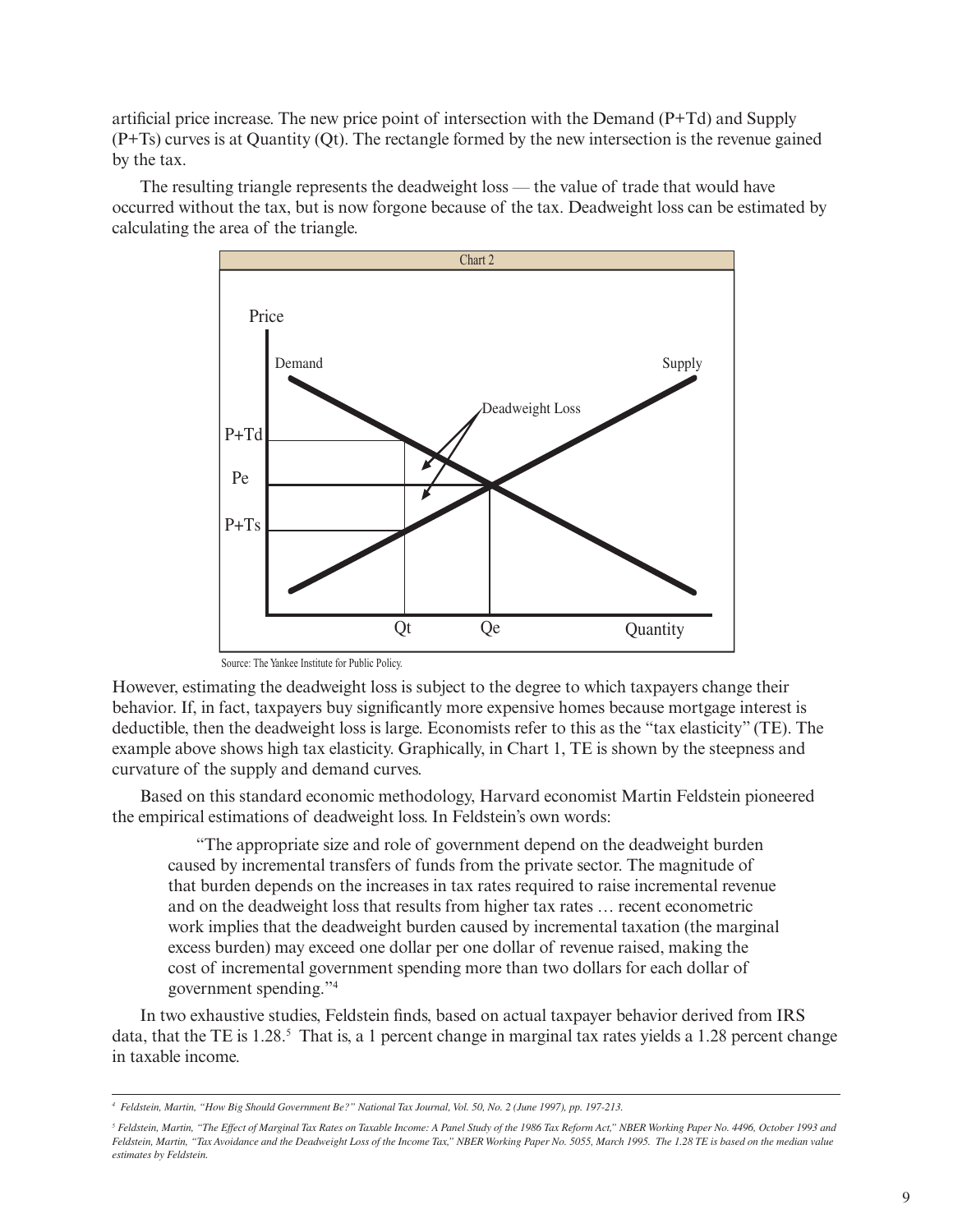#### **Option #1: Raise Taxes and Drag on the Economy**

For FY 2008, this would have required an increase in the then top individual income tax rate from 5 percent to 5.88 percent (note this analysis is based on FY 2008 data which is prior to the enactment of the "millionaire surtax" raising the highest rate to  $6.5\%$ ).<sup>6</sup> Such a large rate increase would yield a permanent loss to Connecticut's economy of \$91 million per year, every year.

*As shown in Table 6, in order to fully pay for the OPEB annual contribution, Connecticut's individual income tax revenue would have to increase by \$1.235 billion.*

| Table 6<br>Deadweight Loss Estimate of Higher Personal Income Tax to Fully Fund OPEB |                 |  |  |  |  |  |
|--------------------------------------------------------------------------------------|-----------------|--|--|--|--|--|
|                                                                                      | <b>FY 2008</b>  |  |  |  |  |  |
| Higher Personal Income Tax to Fully Fund OPEB                                        | \$1,235,000,000 |  |  |  |  |  |
| Deadweight Loss:                                                                     |                 |  |  |  |  |  |
| Annual:                                                                              | \$91,000,000    |  |  |  |  |  |
| Present Value:                                                                       | \$3,018,000,000 |  |  |  |  |  |
| Source: The Yankee Institute for Public Policy.                                      |                 |  |  |  |  |  |

In present value terms, the total deadweight loss to Connecticut's economy is a staggering \$3.018 billion.<sup>7</sup> In effect, such a tax hike creates a hole in Connecticut's economy. Without this deadweight loss, private companies with streams of output into perpetuity would fill the hole.

Also keep in mind that the annual state pension and OPEB contributions used in the deadweight loss calculations are based on the stated pension and OPEB unfunded liabilities. Since the liabilities (and annual contributions) are most assuredly higher than that, the corresponding deadweight losses would also be much higher.

Quantifying deadweight losses shows the magnitude of the negative economic impact of taxes on the economy and strongly suggests that reducing government spending is the better option relative to increases in taxes. Recent economic studies, at the international, national and state-level, further support this point.

First, Harvard economists Alberto Alesina and Silvia Ardagna examine the economic effects of fiscal policy in countries that constitute the Organization for Economic Cooperation and Development from 1970 to 2007. They find that:

"[a]s for fiscal adjustments those based upon spending cuts and no tax increases are more likely to reduce deficits and debt over GDP ratios than those based on tax increases. In addition, adjustments on the spending side rather than on the tax side are less likely to create recessions."8

Second, UC Berkeley economist David Romer and Christina Romer (now Chair of the Council of Economic Advisors to President Obama), examine the economic effects of U.S. fiscal policy since 1947. They find that:

*<sup>6</sup> Connecticut's individual income tax system is very close to a flat rate system with the top tax bracket starting at only \$10,000 in taxable income. As such, for simplicity, this analysis assumes a flat 5 percent marginal tax rate in its calculations. This results in a minor over-estimate of the deadweight loss.*

*<sup>7</sup> Based on a 3 percent discount rate.*

<sup>&</sup>lt;sup>8</sup> Alesina, Alberto and Ardagna, Silvia, "Large Changes in Fiscal Policy: Taxes versus Spending," NBER Working Paper No. 15438, October 2009. An earlier version of *the study can be found here: http://www.economics.harvard.edu/faculty/alesina/files/Large%2Bchanges%2Bin%2Bfiscal%2Bpolicy\_October\_2009.pdf*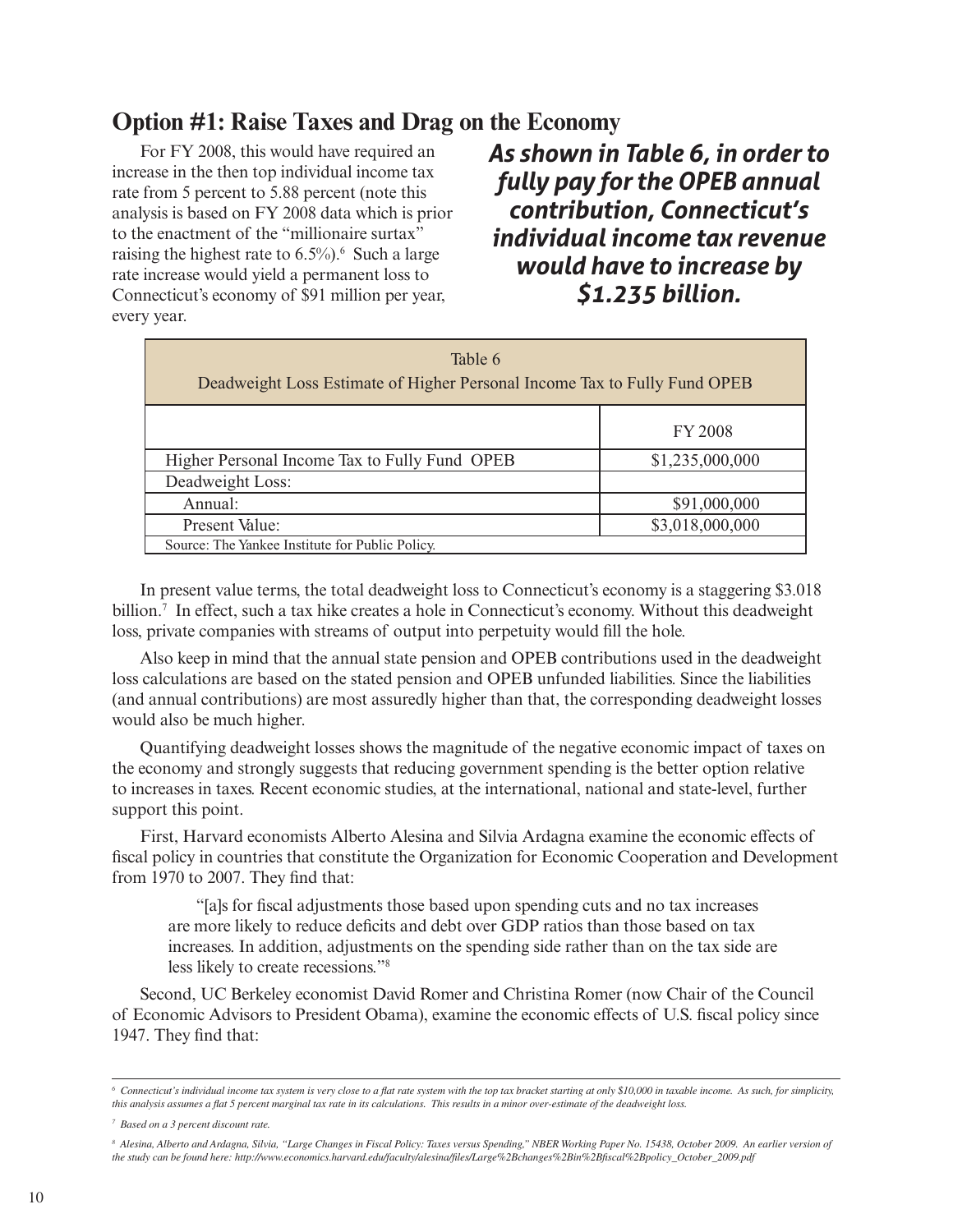"The resulting estimates indicate that tax increases are highly contractionary. The effects are strongly significant, highly robust, and much larger than those obtained using broader measures of tax changes. The large effect stems in considerable part from a powerful negative effect of tax increase on investment."9

Finally, economists Stephen Brown, Kathy Hayes and Lori Taylor examine the economic effects of fiscal policy of U.S. states. They find that:

"If anything, most public services do not appear to justify the taxes needed to finance them . . . this finding would seem to imply that other state and local public capital has been increased to the point of negative returns, perhaps because a growing stock of other public capital is indicative of an increasingly intrusive government."<sup>10</sup>

#### **Option #2: Switch to Defined Contribution Systems**

Rather than raising taxes, other states are moving away from the traditional defined benefit pension systems and towards a defined contribution system similar to the 401k system that is popular in the private sector. Currently, eleven states have moved to defined contributions in one of three ways with varying levels of cost savings.<sup>11</sup> Connecticut should join this movement to reduce the long-term costs of the pension system.

First, the largest cost savings can be achieved by moving all new government employees into a defined contribution system. Currently, two states (Michigan in 1997 and Alaska in 2006) and the District of Columbia fall into this category

Second, the next largest cost savings can be achieved by having both defined benefit and defined contribution systems. Currently, two states, Indiana and Oregon, fall into this category.

Finally, many states allow for their employees to choose between a defined benefit plan or a defined contribution plan. Depending on the specifics of each plan, there could be a lot of choice (both plans yielding very similar benefits) or very little choice (one plan yielding substantially greater benefits). As such, choice and, correspondingly, cost savings can vary by state. Currently, seven states (Washington, North Dakota, Montana, Florida, South Carolina, Ohio and Colorado) fall into this category.

Given Connecticut's large unfunded pension liabilities, the state should go directly to the most effective option which is to follow in the footsteps of Michigan, Alaska and the District of Columbia. At the very least, putting new employees into a defined contribution plan will not add further to the unfunded pension liability. As long as the state meets its annual required contribution, normal turnover in the workforce will begin to bring down the unfunded pension liability to more manageable levels.

#### **Conclusion**

In the end, only two options are available to policy-makers to solve Connecticut's pension and OPEB crisis: 1) raise taxes; or 2) reform the pension and OPEB systems. Raising taxes would weaken Connecticut's economy and jeopardize the state's ability to ever meet its pension and OPEB obligations. The best option is to reform these systems by switching to a defined contribution program.

Without these reforms, state government will end up asking for greater sacrifices from citizens, such as higher taxes, to pay for the pension and OPEB benefits of government workers at levels that most citizens do not have themselves.

*<sup>9</sup> Romer, Christina D. and Romer, David H., "The Macroeconomic Effect of Tax Changes: Estimate Based on a New Measure of Fiscal Shocks," NBER Working Paper No. 13264, July 2007. An earlier version of the study can be found here: http://www.crei.cat/activities/crei\_seminar/06-07/romer.pdf* 

*<sup>10</sup> Brown, Stephen P.A., Hayes, Kathy J., and Taylor, Lori L., "State and Local Policy, Factor Markets, and Regional Growth," Review of Regional Studies, Vol. 33, No. 1, 2004, pp. 40-60. An earlier version of the study can be found here: http://www.dallasfed.org/research/papers/2002/wp0202.pdf* 

*<sup>11</sup> Golub-Sass, Alex, Haverstick, Kelly, Munnell, Alicia H., Soto, Mauricio, Wiles, Gregory, "Why Have Some States Introduced Defined Contribution Plans?" Center for Retirement Research, Boston College, Number 3, January 2008. http://crr.bc.edu/images/stories/Briefs/slp\_3b.pdf?phpMyAdmin=43ac483c4de9t51d9eb41*